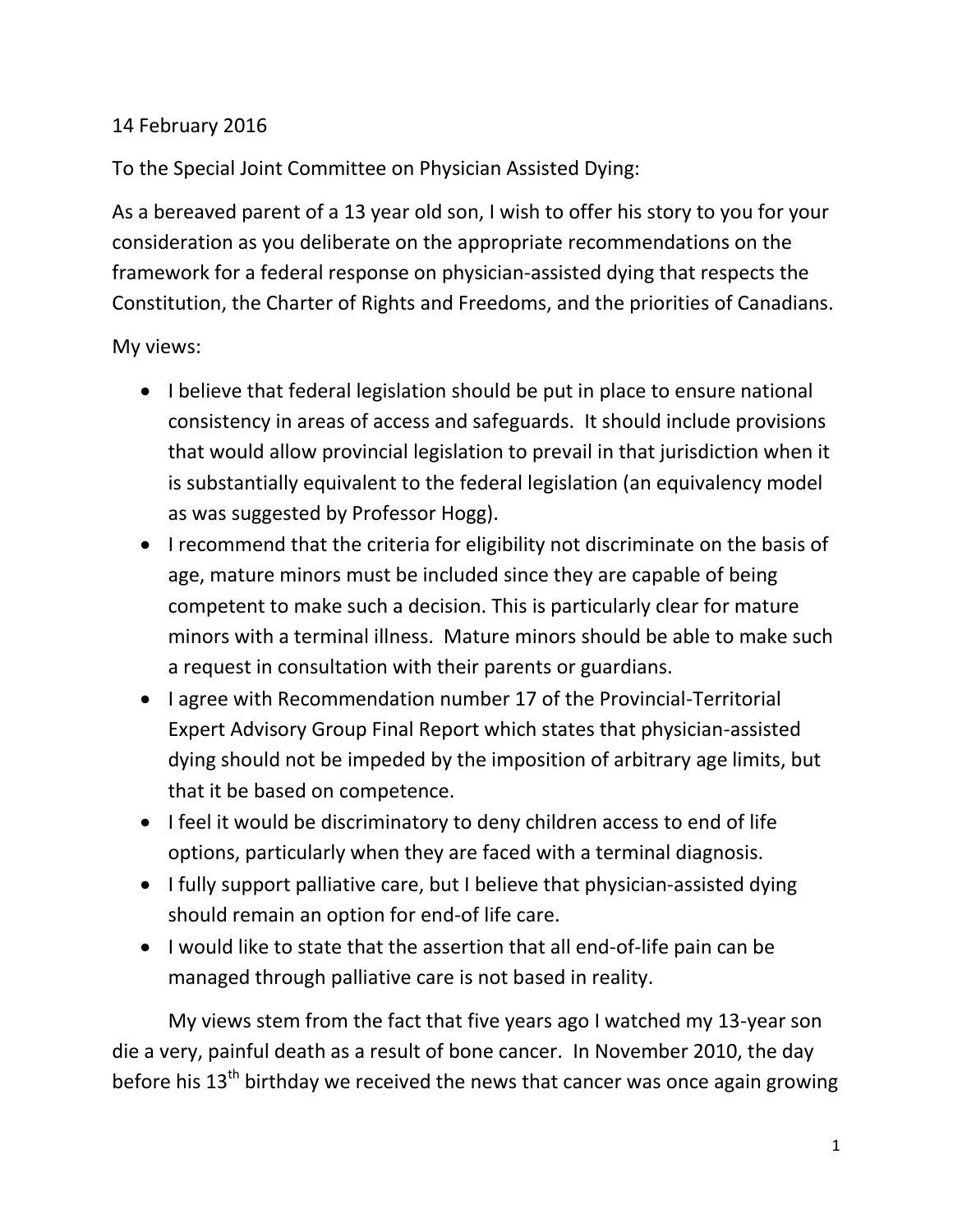in his body and there were no more treatment options. They anticipated that he had 6 weeks to 6 months left to live. But before I tell you of his experience waiting to die, I would like to tell you a bit about the last few years of his life. As with most people who are faced with a terminal diagnosis due to cancer, it is often at the end of several years of treatments and battling to rid yourself of the disease.

## *Justin Ernst's Battle with Cancer*

When my son, Justin, was nine years old, he was diagnosed with a Ewing's sarcoma on his right pelvic bone. Ewing's sarcoma is similar to osteosarcoma, the type of bone cancer that Terry Fox had.

CHEO (Children's Hospital of Eastern Ontario) was wonderful in starting him on chemotherapy within a few weeks. The treatment for most bone cancers is chemotherapy and surgery to remove the tumour. With Ewing's sarcoma, however, radiation rather than surgery is sometimes an option. So half way through his treatment, his father and I had to decide, whether or not to go the surgery or the radiation route. The surgery would involve removing the right half of his pelvic bone, with the result that there would no longer be a hip joint and the top of his thigh bone would rest against the base of his spine. We were advised that there was very little success with an internal prosthetic to replace the hip joint, so the only option was that he would be left with a very, pronounced limp and chronic pain.

Justin's father and I discussed the options with him and Justin clearly did not want the surgery. But as parents we had to step back and look at what would be best for him with respect to his longevity and his quality of life. In a meeting with his orthopedic surgeon and his radiologist, we were told that both options offered the same chance for long term survival. With no clear medical preference for one option over the other, we decided that quality of life was the most important. We would not have him undergo the surgery, but have him take the radiation treatment instead and allow him to retain full functioning of his leg.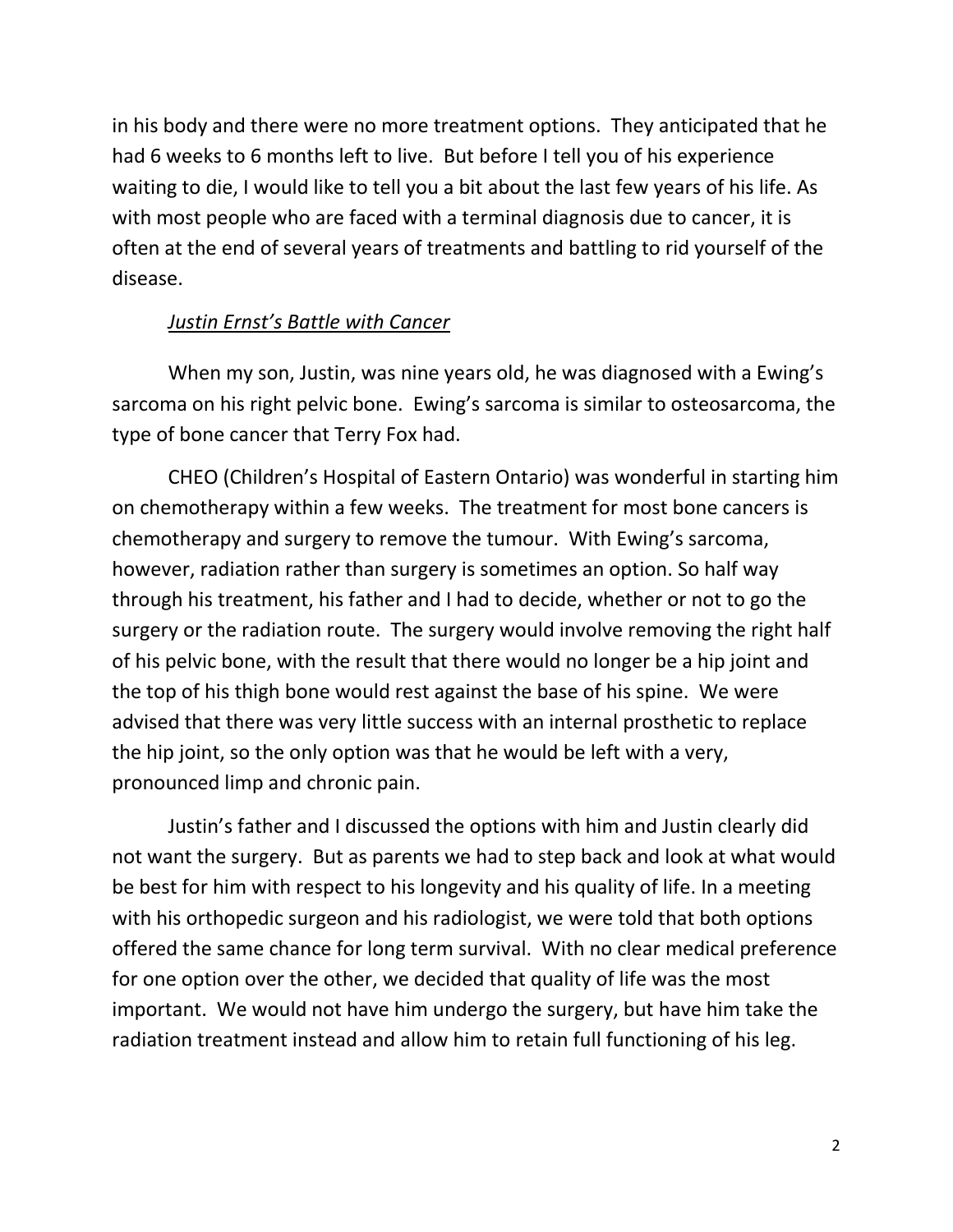He had 7 months of chemotherapy and 5 weeks of radiation, and was then cancer-free! He returned to school mid-way through grade five and quickly caught up to the rest of his classmates.

Then in September of 2009, when he was 11, we were told that they found cancer growing once again on the same pelvic bone. This time he had no pain, it was detected through one of his regular MRI check-ups. When this type of cancer returns within two years, it is not a good sign. But I remained optimistic and knew that there are always people who defeat the odds and survive – so why couldn't that be my son.

He was put back on chemotherapy, but this time it was a new cocktail of drugs. Radiation was no longer an option, so in order for him to survive he had to have his right pelvic bone removed. His 18-hour surgery was on December  $1<sup>st</sup>$ , 2009. He was very anxious about post-surgery pain and he was assured that his pain would be controlled and not to worry. His life was never the same after that surgery.

Pain control post-surgery was extremely difficult to achieve. The normal dose of pain medication was insufficient to relieve his pain and it was obvious that his body metabolized these drugs differently than expected. This was a struggle throughout his last year of life.

The combination of the radiation he had in 2007 and the surgery left him with a lot of nerve damage. He could not move his right leg and would experience a great deal of pain when we helped him move his body. He could only be moved out of bed with the assistance of two to three people. The incision site would not heal and it needed to heal before chemo could start. He was very anxious about starting chemo again, because he did not know if he could handle the post-surgery pain and the nausea from chemo. However, chemo started again in March of 2010 and his treatments continued until the end of August.

We were working through the demands of his care - the dining room became his bedroom, complete with hospital bed, TV and Xbox. We installed a ramp up to the house for his stretcher. We went back and forth to CHEO for chemo treatments every two weeks by stretcher with patient transfer services.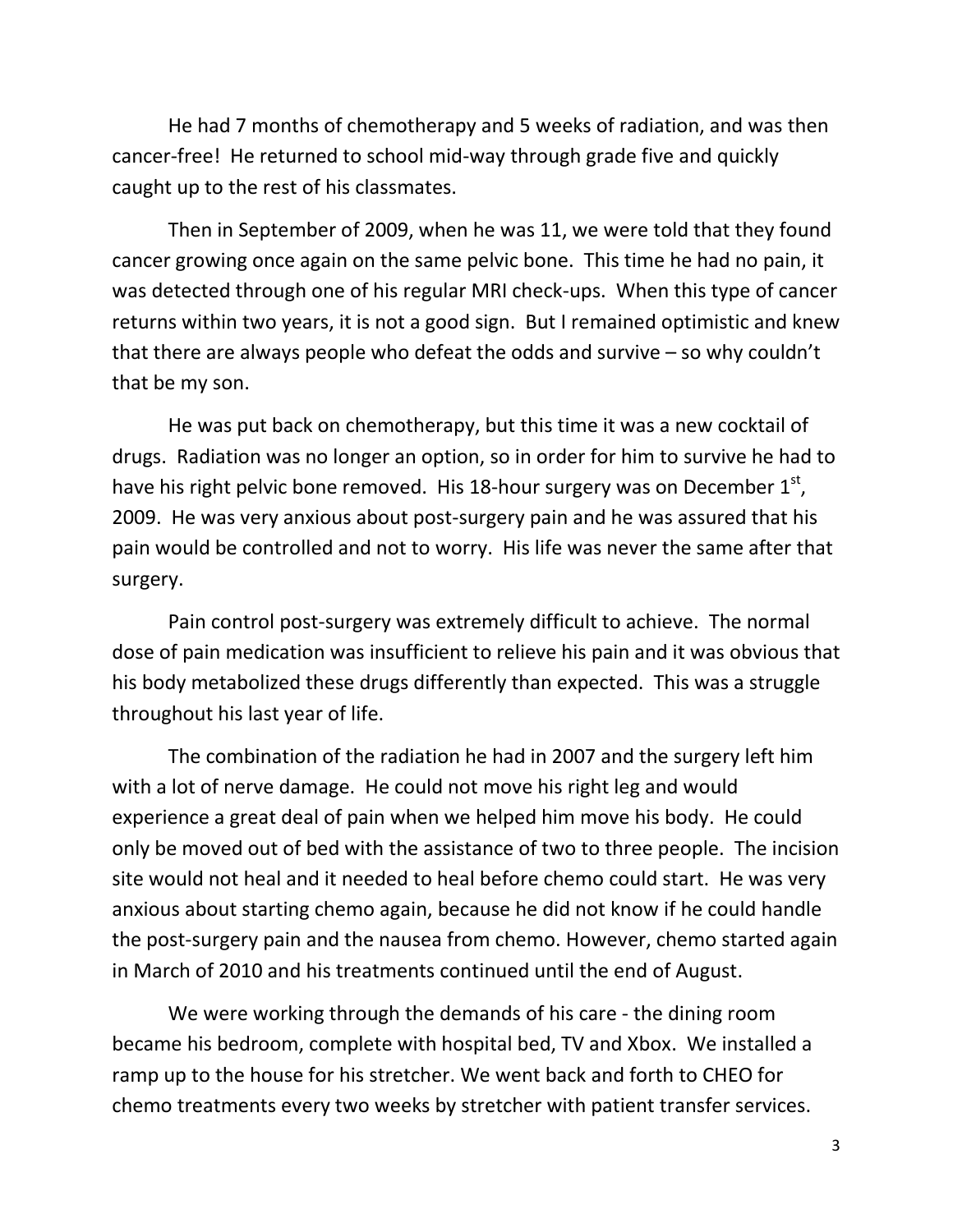He needed constant pain management with morphine and several other drugs to provide him some level of comfort.

I became his friend, his confidante, his nurse, his psychologist and his biggest advocate. We had many conversations about the meaning of life, about pain and about death. Many of these conversations challenged me to think more broadly about these issues and to look more deeply into what I believed. I wanted my son well and he was going to face many challenges, but we were going to do it.

The last time we left our house to go to CHEO, because he had spiked a fever, he thanked me for looking after him. It was one of those moments in life when everything stops, he was thanking me not just for that day but for all of it in the past and what was to come. I think he knew deep down that he was never going to come back home.

Why am I telling you this? Well because when it came to experiencing pain while he was in palliative care, pain was not new, pain had been his constant companion for the previous year and I and our family were a witness to his pain and his journey in trying to live with it.

Tolerating pain when there is hope of recovery or reprieve is bearable, but tolerating pain without hope seems to be an unnecessary evil.

When he received his terminal diagnosis, Justin wanted to go home to die, but we were encouraged to go to Roger's House for palliative care so that his pain could be managed on a 24/7 basis. Roger's House is a wonderful palliative care facility for children and our family was able to move into a suite with Justin and be there when he went to sleep and when he woke up. As the weeks passed Justin needed more and more pain medication, he had a drug going into his port-a-cath that had been used for chemotherapy, along with four other pumps over his body to deliver a constant source of various pain meds – morphine, lidocaine, propofol, etc. With all this pain medication he still endured tremendous pain, I could see the cancer growing under his skin over his ribs, within a short time he complained that he felt like his arm was being pushed off. The tumour had reached his armpit and was actually separating his arm from his shoulder.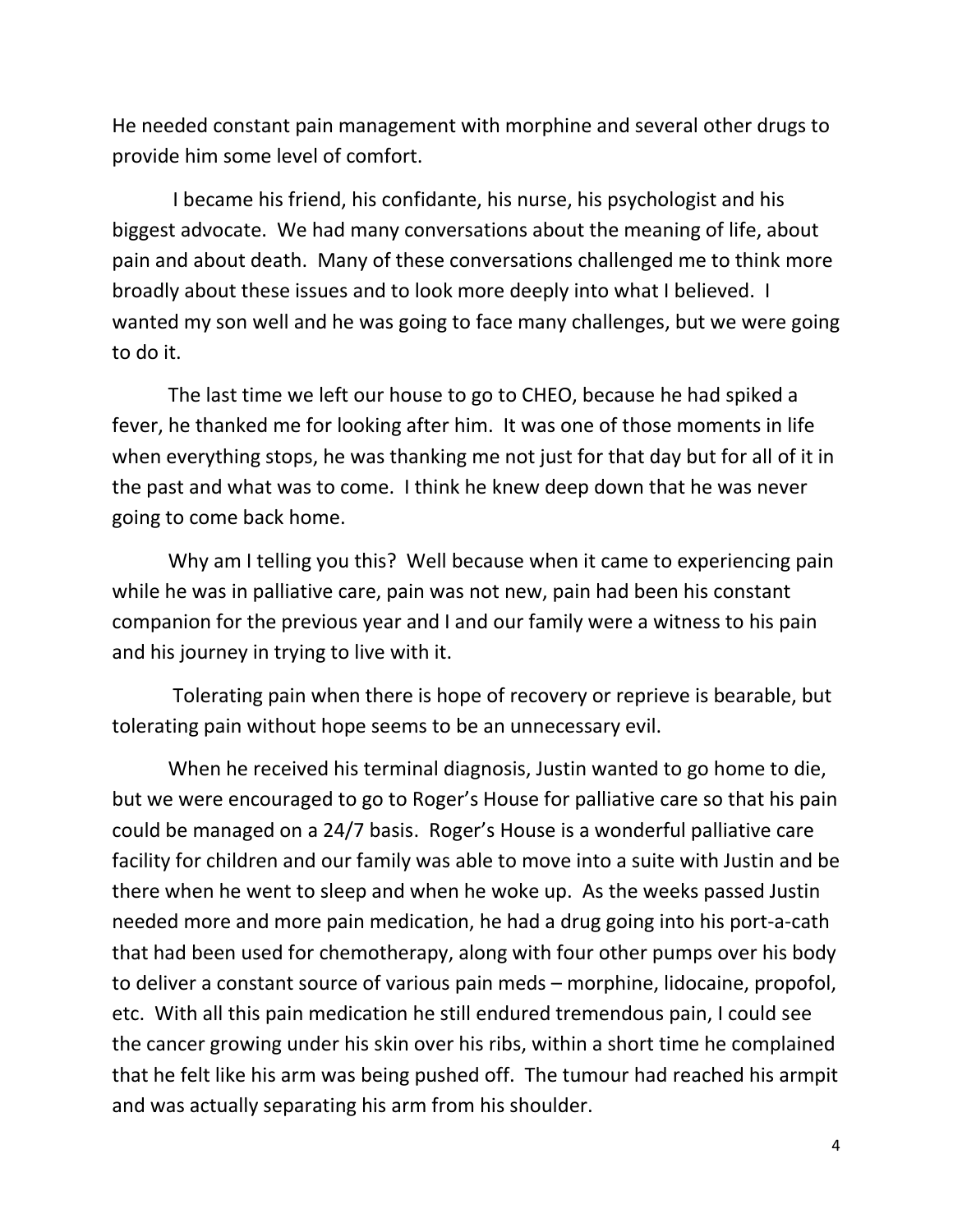His palliative care was the best you can get and it was wonderful to have the opportunity for him to say goodbye to family and friends with some level of pain management. One day he had a visit from about 10 of his friends from his school and during that visit he asked his friends not to forget him. As a symbol of their commitment not to forget him, they had bracelets made with his name and the school's name on them, which I still wear today.

But he would wake up in the morning, feeling stressed and disappointed that he had not died during the night. While he said he was starting to feel lonely and that he would miss us, he also wanted the pain to end.

He asked to speak to a priest and talk to him about being angry at God for the cancer, the year of pain endured in bed and the pain of dying. He felt more prepared to die after his conversation with the priest and after having received his last rites.

Justin was unable to eat when we went to Roger's House, he drank sips of Gatorade or water throughout the day which were his only source of nutrition. The first few weeks of palliative care were manageable. But then Justin started to decline and his pain level increased, such that he no longer wanted to have any more visitors. He was suffering physically and mentally. I am not sure at what point I started to pray for Justin to die, but it was clear to me that he was done and needed to move on. It was extremely painful to pray for my child to die, but that was my only option to help him to be released from the pain caused by rapidly growing cancer in his body. We could not hug him and our only physical contact was through holding hands or placing our hand on the top of his head. Even kissing his forward the night before he died irritated him.

With a Catholic background, was I to pray for a miracle that would leave him cured or pray for him to die? He had prayers said for him for all the years of his illness and a miracle was not to be! I wanted to help him to die. His pain medications could not be increased, because they were at their maximum dosage and we were told any increases could cause convulsions. He had requested a do not resuscitate order and to be put into a drug induced coma. Unfortunately, the way his body responded to the drugs he could not be put into a coma.